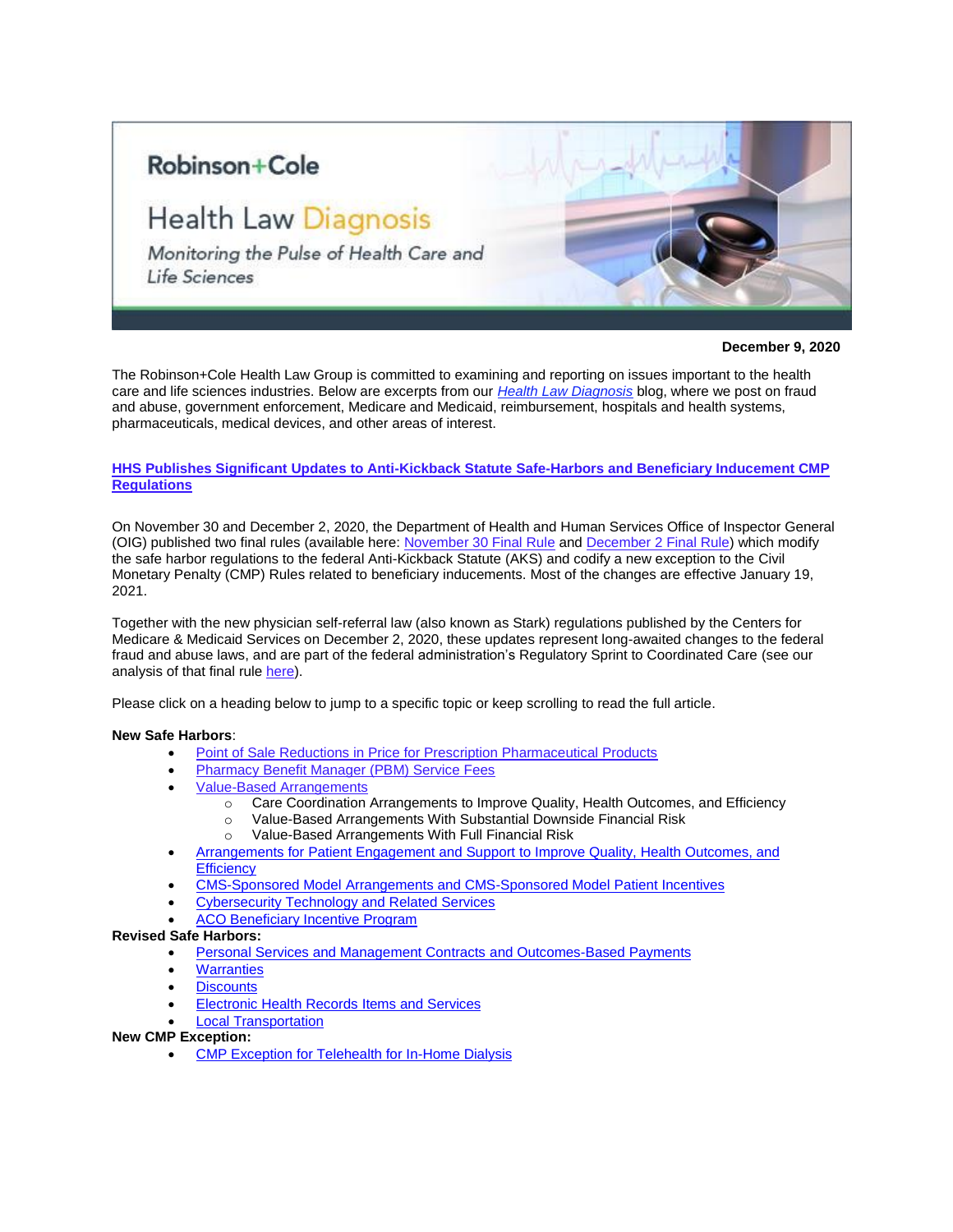## **New Safe Harbors**

<span id="page-1-0"></span>**Point-of-Sale Reductions in Price for Prescription Pharmaceutical Products (42 C.F.R. § 1001.952(cc)).** Effective January 29, 2021, the Point of Sale Safe Harbor provides safe harbor protection for certain point-of-sale reductions in price offered by manufacturers on prescription pharmaceutical products that are payable under Medicare Part D or by Medicaid managed care organizations (MCOs), if the following 3 elements are met:

- 1. The manufacturer and the plan sponsor under Medicare Part D, a Medicaid MCO, or the PBM acting under contract with either, set the reduction in price in advance, in writing, by the time of the first purchase of the product at that reduced price by the plan sponsor or Medicaid MCO on behalf of an enrollee.
- 2. The reduction in price does not involve a rebate unless the full value of the reduction in price is provided to the dispensing pharmacy by the manufacturer, directly or indirectly, through a point-of-sale chargeback or series of point-of-sale chargebacks, or is required by law.
- 3. The reduction in price must be completely reflected in the price of the prescription pharmaceutical product at the time the pharmacy dispenses it to the beneficiary.

OIG clarifies that reductions in price negotiated between manufacturers and plan sponsors under Part D (or through PBMs under contract with the plan sponsors) in the form of upfront discounts, rather than after-sale rebates, are eligible for protection under this safe harbor, rather than the discount safe harbor as modified.

## <span id="page-1-1"></span>**PBM Service Fees (42 C.F.R. § § 1001.952(dd))**.

Effective January 29, 2021, the PBM Service Fees Safe Harbor provides safe harbor protection for fixed fees that manufacturers pay to PBMs for services rendered to the manufacturers if the following 4 elements are met:

- 1. The PBM has a written agreement with the pharmaceutical manufacturer, signed by the parties, that covers all of the services the PBM provides to the manufacturer in connection with the PBM's arrangements with health plans for the term of the agreement and specifies each of the services to be provided by the PBM and the compensation associated with such services.
- 2. The services performed under the agreement do not involve the counseling or promotion of a business arrangement or other activity that violates any State or Federal law.
- 3. The compensation paid to the PBM is: consistent with fair market value in an arm's-length transaction; a fixed payment, not based on a percentage of sales; and not determined in a manner that takes into account the volume or value of any referrals or business otherwise generated between the parties, or between the manufacturer and the PBM's health plans, for which payment may be made in whole or in part under Medicare, Medicaid, or other Federal health care programs.
- 4. The PBM discloses in writing to each health plan with which it contracts at least annually the services rendered to each pharmaceutical manufacturer related to the PBM's arrangements to furnish pharmacy benefit management services to the health plan, and to the Secretary upon request, the services rendered to each pharmaceutical manufacturer related to the PBM's arrangements to furnish pharmacy benefit management services to the health plan and the fees paid for such services.

#### <span id="page-1-2"></span>**Value-Based Enterprise Safe Harbors**

The OIG establishes three new safe harbors (VBE Safe Harbors) protecting certain types of remuneration exchanged in connection with a "value-based enterprise" (VBE):

- (1) In-kind exchanges of remuneration used predominantly for value-based activities supporting care coordination and care management of a target patient population among a VBE and VBE participants under a value-based arrangement (Care Coordination VBE Safe Harbor);
- (2) Exchanges of payment or other items of value between a VBE and VBE participant under a value-based arrangement where the VBE has agreed to assume "substantial downside financial risk" (as defined below) from a payor for a period of at least 1 year (Substantial Risk VBE Safe Harbor); and
- (3) Exchanges of payment or other items of value between a VBE and VBE participant under a value-based arrangement where the VBE has agreed to assume "full financial risk" (as defined below) from a payor (Full Financial Risk VBE Safe Harbor).

The new VBE Safe Harbors each contain a significant number of specific requirements that must be met in order to obtain safe harbor protection under the AKS, with a number of new definitions specific to each VBE Safe Harbor. Notably, the VBE Safe Harbors are not available for remuneration exchanged by pharmaceutical companies (manufacturers, distributors or wholesalers), pharmacy benefit managers, laboratory companies, compounding pharmacies, medical device or supply manufacturers, durable medical equipment (DMEPOS) suppliers (other than entities who primarily furnish services such as physicians, pharmacies or other providers), or medical device distributors or wholesalers. However, the Care Coordination VBE Safe Harbor can protect certain arrangements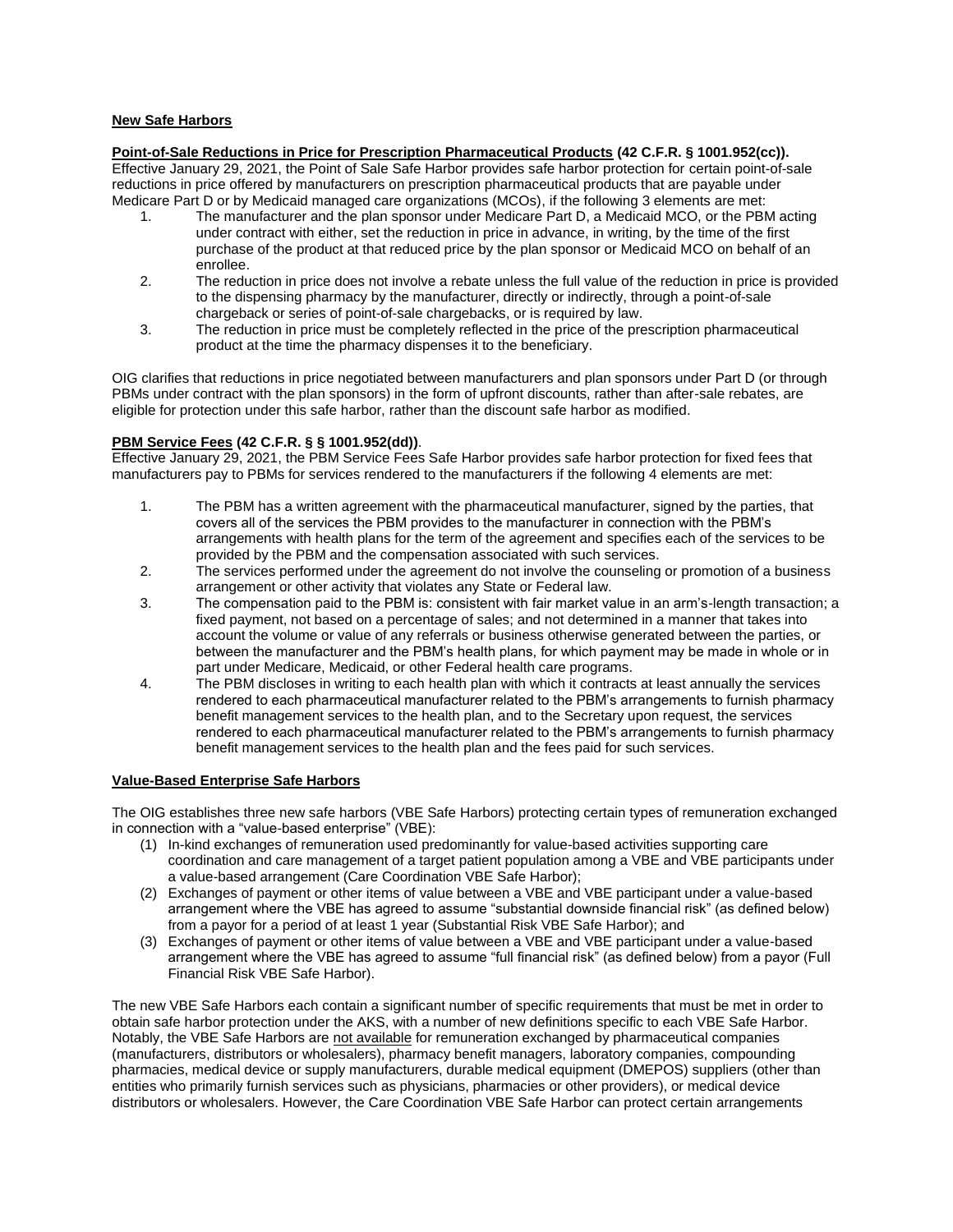involving digital technology that include manufacturers of devices, medical supplies, or DMEPOS suppliers, as "limited technology participants."

The specific requirements for the VBE Safe Harbors are summarized below, followed by a review of a separate, but related, safe harbor for patient engagement arrangements (Patient Engagement Safe Harbor). In finalizing the VBE Safe Harbors, the OIG noted "concerns that the [AKS and beneficiary inducements CMP] have a chilling effect on innovation and value-based care" and determined that the safe harbors could "help providers and others develop sustainable value-based care delivery models for the future."

The three separate VBE Safe Harbors are distinguishable based on the amount of risk accepted by the VBE participants, with more risk allowing for more flexibility under the safe harbor. For example, the Care Coordination VBE Safe Harbor does not require assumption of risk but only protects in-kind remuneration, whereas the Substantial Risk VBE Safe Harbor and Full Financial Risk VBE Safe Harbor each require assumption of risk but also protect monetary and in-kind remuneration where safeguards are in place. However, OIG also notes in preamble commentary that parties to an arrangement involving monetary payments – e.g., shared savings or performance bonus arrangements – may also be able to obtain safe harbor protection under the new outcomes-based payment protection created by the OIG and discussed below. Interestingly, the OIG also reminds stakeholders in preamble commentary that because the AKS is a criminal intent-based statute – and not a strict liability law – the VBE Safe Harbors "need not capture the full universe of value-based arrangements that are legal under [the AKS] in order to accomplish the goals of removing barriers to more effective coordination and management of patient care."

## **Care Coordination VBE Safe Harbor (42 C.F.R. § 1001.952(ee))**

The Care Coordination VBE Safe Harbor provides safe harbor protection for in-kind remuneration exchanged between a VBE and VBE participant or between VBE participants under a value-based arrangement if the following 13 standards are met:

- 1. The remuneration must be in-kind and used predominantly for value-based activities directly related to coordination and management of care for a target patient population (with no more than incidental benefit to individuals outside of such population), and not be exchanged or used more than incidentally for billing/financial management or for marketing purposes;
- 2. The value-based arrangement must be commercially reasonable;
- 3. The terms of the arrangement must be in writing and signed by the parties, with the written document specifying certain details about the arrangement (including the value-based purpose(s) of activities to be undertaken, the term, the target patient population, the remuneration and its cost/value, the recipient's percentage and amount of contribution and frequency of payments (if any), and the outcome or process measures by which the recipient will be measured);
- 4. The parties to the arrangement establish one or more legitimate outcome or process measures that (i) advance coordination and management of care to a target patient population, (ii) include one or more benchmarks for improvement, (iii) are subject to ongoing monitoring, assessment and update(s) as necessary, (iv) relate to the remuneration exchanged, and (v) are not based solely on patient convenience or satisfaction;
- 5. The offeror of the remuneration does not take into account volume or value of, or condition remuneration on, (i) referrals of patients who are not part of the target patient population or (ii) other business between the parties;
- 6. The recipient must pay at least 15% of the offeror's cost of the remuneration (or its fair market value), and if it is a one-time cost such payment must be made in advance of receiving the remuneration, whereas if it is an ongoing cost the recipient must make payments at reasonable regular intervals;
- 7. The value based arrangement cannot (i) limit any VBE participant's ability to make decisions in the best interest of patients, (ii) direct or restrict referrals to a particular provider, practitioner or supplier if the patient expresses an alternative preference, a payor determines the practitioner, or any such direction or restriction is contrary to Medicare or Medicaid law, or (iii) induce parties to reduce or limit medically necessary items or services or furnish medically unnecessary items or services to a patient;
- 8. Exchange of remuneration by a "limited technology participant" (as defined below) and the VBE or another VBE participant is not conditioned on exclusive use or a minimum purchase of items or services from the limited technology participant;
- 9. The VBE (directly or via an accountable body or participant acting on its behalf) monitors and assesses the following not less than annually (or at least once where the term of an arrangement is less than one year): (i) coordination and management of care for the target patient population, (ii) deficiencies in quality care delivery, and (iii) progress towards achieving outcome and process measures;
- 10. Where the VBE determines there are material deficiencies in care or the value-based arrangement is not advancing coordination and management of care for the target patient population, the parties must do one of the following within 60 days: (i) terminate the arrangement  $p$  (ii) develop and implement a corrective action plan designed to remedy the shortcomings within 120 days (provided that the arrangement must be terminated if the shortcomings are not remedied within 120 days);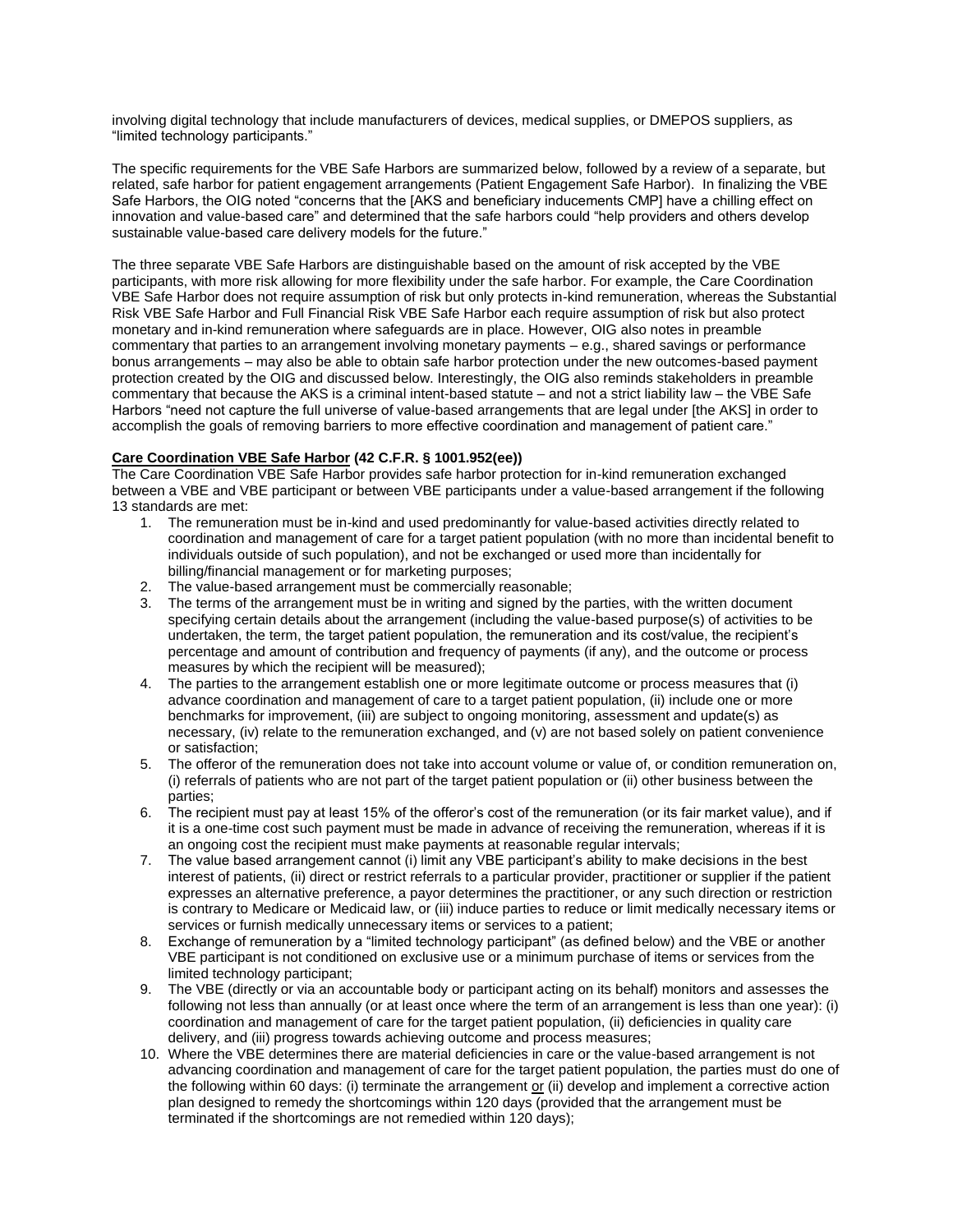- 11. The remuneration cannot be provided if the offeror knows it is likely to be diverted, resold, or used for an unlawful purpose by the recipient;
- 12. The VBE (or VBE participant(s)) must retain and make available to the Secretary of HHS for a period of 6 years all materials and records sufficient to demonstrate compliance with this safe harbor; and
- 13. The remuneration cannot be exchanged by one of the entities prohibited from eligibility for this safe harbor (listed above, including pharmaceutical companies, pharmacy benefit managers, laboratory companies, compounding pharmacies, DME suppliers, and certain medical device and supply companies), aside from a medical device or supply manufacturer acting as a limited technology participant or a DME supplier (other than a physician, pharmacy or other entity that primarily furnishes services) acting as a limited technology participant.

The OIG states that limited technology participants – i.e., certain manufacturers of medical devices and supplies, and certain DME suppliers – "are only eligible to rely on the care coordination arrangements safe harbor for arrangements involving digital health technology." The OIG's intention is to allow those participants to be included in certain valuebased arrangements related to the provision of digital health technology, but also to prevent the participants from "locking-in use of their digital health technology" by other VBE participants in order to foster competition.

The Care Coordination VBE Safe Harbor contains a number of specific definitions that also apply to the other VBE Safe Harbors, and thus warrant review prior to implementing a value-based arrangement designed to be protected under any of the VBE Safe Harbors. Below please find definitions of certain relevant terms:

- Coordination and management of care refers to the deliberate organization of patient care activities and sharing of information between and among VBE participants, the VBE, and patients, that is "designed to achieve safer, more effective, or more efficient care to improve the health outcomes of the target patient population."
- Digital health technology is "hardware, software, or services that electronically capture, transmit, aggregate, or analyze data and that are used for the purpose of coordinating and managing care."
- Limited technology participant is a VBE participant that exchanges digital health technology with another VBE participant or a VBE that is either a DME supplier (other than a physician, pharmacy or other entity that primarily furnishes services) or medical device or supply manufacturer other than one obligated to disclose physician ownership or investment under federal regulations.
- Target patient population refers to an identified patient population selected by the VBE and its participants "using legitimate and verifiable criteria" set out in writing at the commencement of the arrangement that further the VBE's value-based purpose(s).
- Value-based activities are any of the following that are reasonably designed to achieve at least one valuebased purpose of the VBE: (i) provision of items or services, (ii) taking of an action, or (iii) refraining from taking of an action, provided that making a referral is not a value-based activity.
- Value-based arrangement is an arrangement for the provision of at least one value-based activity for a target patient population to which the only parties are the VBE and one or more VBE participants, or VBE participants in the same VBE;
- VBE refers to two or more VBE participants that collaborate to achieve at least one value-based purpose, each of whom is a party to a value-based arrangement with the other or at least one VBE participant, that have an accountable body or person overseeing financial and operational matters for the VBE, and that have a governing document describing the VBE and how it will achieve the value-based purpose(s).
- VBE participant is any individual or entity that engages in at least one value-based activity as part of a VBE, other than a patient.
- Value-based purpose means:
	- A. Coordinating and managing the care of a target patient population;
	- B. Improving the quality of care for a target patient population;
	- C. Appropriately reducing the costs to or growth in expenditures of payors without reducing the quality of care for a target patient population; or
	- D. Transitioning from health care delivery and payment mechanisms based on the volume of items and services provided to mechanisms based on the quality of care and control of costs of care for a target patient population.

## **Substantial Risk VBE Safe Harbor (42 C.F.R. § 1001.952(ff))**

The Substantial Risk VBE Safe Harbor provides safe harbor protection for the exchange of payments or anything of value between a VBE and VBE participant under a value-based arrangement if the following 8 standards are met:

1. The VBE (directly or through a VBE participant that is not a payor) has assumed (or entered into a written contract or value-based arrangement to assume in the next 6 months) substantial downside financial risk from a payor for a period of at least 1 year;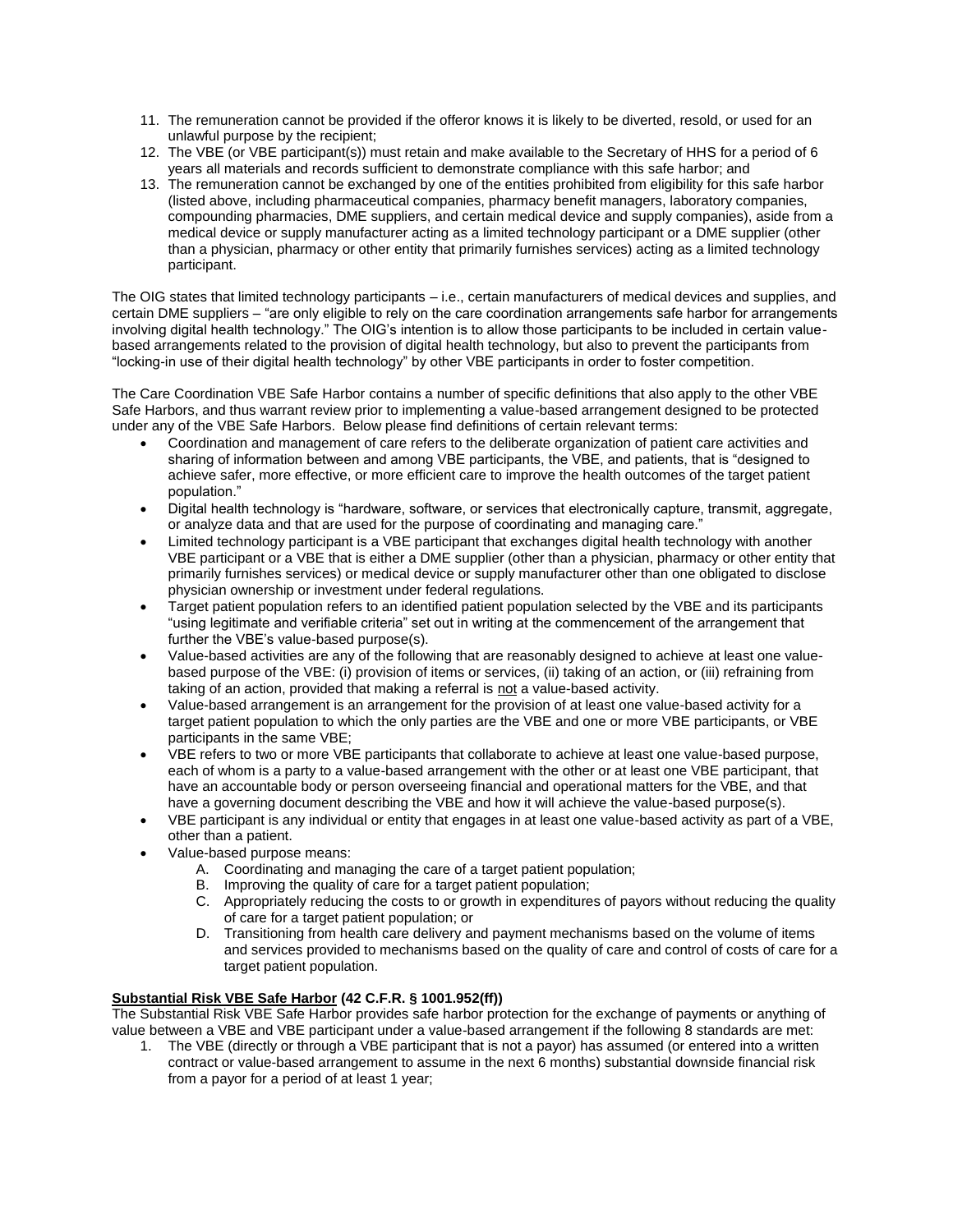- 2. The VBE participant (other than the payor from whom the VBE is assuming risk, if applicable) is at risk for a meaningful share of the VBE's substantial downside financial risk for providing or arranging for the provision of items/services to the target patient population;
- 3. The remuneration is (i) directly connected to one or more of the VBE's value-based purposes (at least one of which must be (A), (B), or (C) under the definition of value-based purpose in the Care Coordination VBE Safe Harbor above), (ii) used predominantly to engage in value-based activities directly connected to the items or services for which the VBE has assumed substantial downside financial risk unless exchanged pursuant to a risk methodology meeting certain criteria, (iii) does not include the offer of any ownership or investment interest or any distributions related to any such ownership or investment interest, and (iv) is not exchanged or used for marketing purposes or patient recruitment by the VBE or a VBE participant;
- 4. The value-based arrangement is in a written document signed by the parties that sets forth its terms, including terms evidencing that the VBE is subject to substantial downside financial risk, a description of the VBE participant's meaningful share of such risk, the value-based activities, the target patient population, and the type of remuneration exchanged;
- 5. The VBE or VBE participant offering the remuneration does not take into account volume or value of, or condition remuneration on, (i) referrals of patients who are not part of the target patient population or (ii) other business between the parties;
- 6. The value based arrangement cannot (i) limit the VBE participant's ability to make decisions in the best interest of patients, (ii) direct or restrict referrals to a particular provider, practitioner or supplier if the patient expresses an alternative preference, the patient's payor determines the provider, practitioner or supplier, or any such direction or restriction is contrary to Medicare or Medicaid law, or (iii) induce parties to reduce or limit medically necessary items or services to a patient;
- 7. The VBE (or a VBE participant) must retain and make available to the Secretary of HHS for a period of 6 years all materials and records sufficient to demonstrate compliance with this safe harbor; and
- 8. The remuneration cannot be exchanged by one of the entities prohibited from eligibility for this safe harbor (listed above, including pharmaceutical companies, pharmacy benefit managers, laboratory companies, compounding pharmacies, a DME supplier (other than a pharmacy or a physician, provider, or other entity that primarily furnishes services), and medical device and supply manufacturers, distributors and wholesalers).

In addition to terms defined under the Care Coordination VBE Safe Harbor, the Substantial Risk VBE Safe Harbor utilizes additional key terms that are specifically defined thereunder, including:

- Substantial downside financial risk: (i) financial risk equal to at least 30% of any loss, where losses and savings are calculated by comparing current expenditures for all items and services that are covered by the applicable payor and furnished to the target patient population to a bona fide benchmark designed to approximate the expected total cost of such care; (ii) financial risk equal to at least 20% of any loss, where losses and savings are calculated by comparing current expenditures for all items and services furnished to the target patient population pursuant to a defined clinical episode of care that are covered by the applicable payor to a bona fide benchmark designed to approximate the expected total cost of such care for the defined clinical episode of care, and the parties design the clinical episode of care to cover items and services collectively furnished in more than one care setting; or (iii) the VBE receives a prospective per-patient payment from the payor that is designed to produce material savings, and paid on a monthly, quarterly or annual basis or a predefined set of items and services provided to the target patient population, designed to approximate the total cost of such items and services for the patient population.
- A "meaningful share" refers to the VBE participant: (i) assuming two-sided risk for at least 5% of losses and savings realized by the VBE, or (ii) receiving a prospective per-patient payment from the VBE that is designed to approximate the expected total cost of providing a set of predefined items and services for a target patient population, where the VBE participant does not also submit claims to a payor for such items or services.

## **Full Financial Risk VBE Safe Harbor (42 C.F.R. § 1001.952(gg))**

The Full Financial Risk VBE Safe Harbor provides safe harbor protection for the exchange of payments or anything of value between a VBE and VBE participant if the following nine standards are met (to the extent applicable):

- 1. The VBE (directly or through a VBE participant that is not a payor) has assumed (or entered into a written contract or value-based arrangement to assume in the next year) full financial risk from a payor;
- 2. The value-based arrangement is in a written document signed by the parties that sets forth all material terms, including value-based activities and the term of the arrangement;
- 3. The VBE participant (unless the VBE participant is a payor) does not claim payment in any form from the payor for items or services covered under the arrangement;
- 4. The remuneration is (i) directly connected to one or more of the VBE's value-based purposes, (ii) does not include the offer of any ownership or investment interest or any distributions related to any such ownership or investment interest, and (iii) is not exchanged or used for marketing purposes or patient recruitment by the VBE or a VBE participant;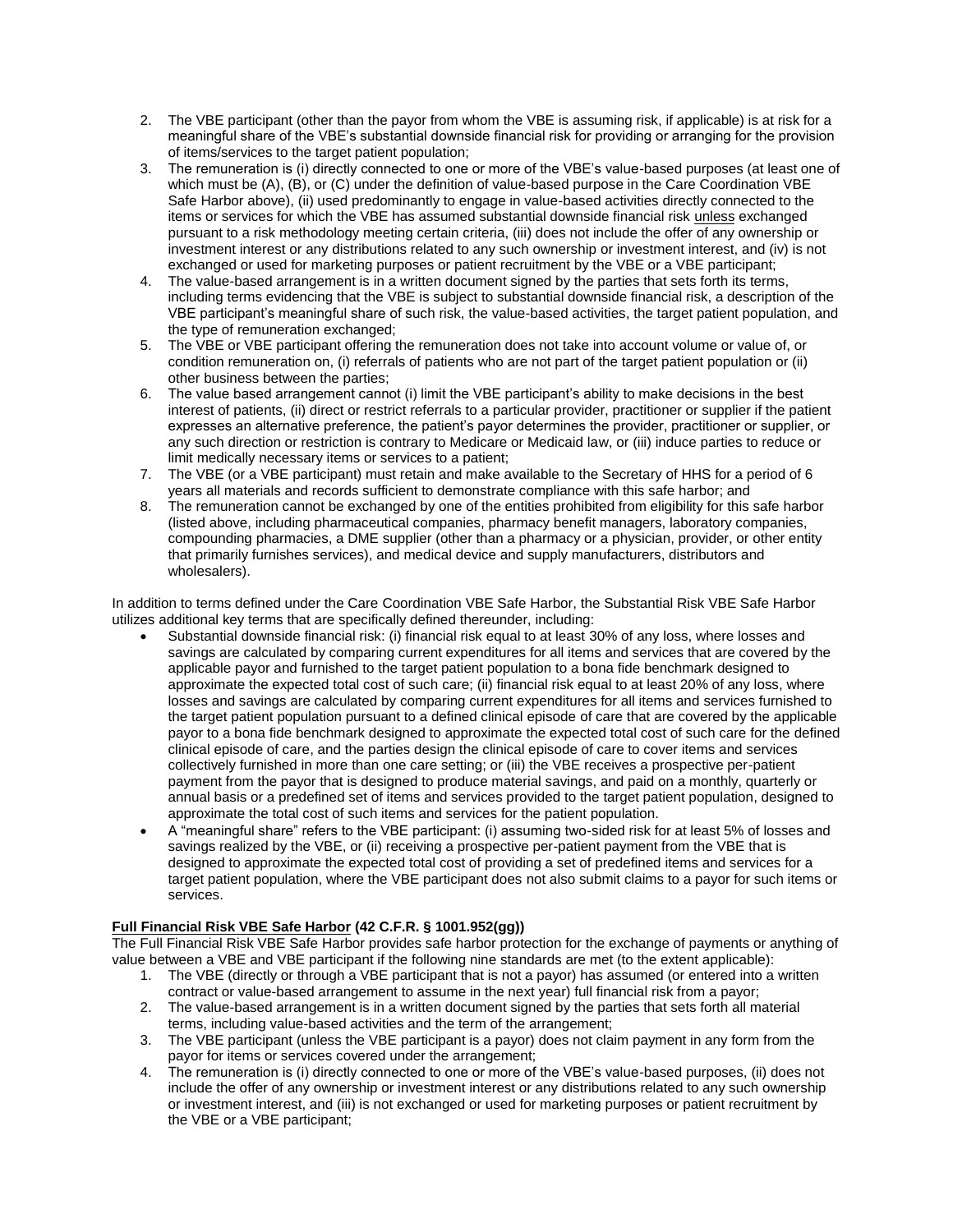- 5. The value based arrangement does not induce parties to reduce or limit medically necessary items or services to a patient;
- 6. The remuneration offered does not take into account volume or value of, and is not conditioned on, referrals of patients who are not part of the target patient population or other business between the parties not covered by the value-based arrangement;
- 7. The VBE establishes a quality assurance program for services provided to the target patient population that protects against underutilization and assesses the quality of care provided to such population;
- 8. The VBE (or a VBE participant) must retain and make available to the Secretary of HHS for a period of 6 years all materials and records sufficient to demonstrate compliance with this safe harbor; and
- 9. The remuneration cannot be exchanged by one of the entities prohibited from eligibility for this safe harbor (listed above, including pharmaceutical companies, pharmacy benefit managers, laboratory companies, compounding pharmacies, a DME supplier (other than a pharmacy or a physician, provider, or other entity that primarily furnishes services), and medical device and supply manufacturers, distributors and wholesalers).

In addition to terms defined under the other VBE Safe Harbors, for purposes of the Full Financial Risk VBE Safe Harbor the term "full financial risk" means that the VBE is financially responsible on a prospective basis for the cost of all items and services covered by the applicable payor for each patient in the target patient population for a term of at least 1 year.

## <span id="page-5-0"></span>**Patient Engagement Safe Harbor (42 C.F.R. § 1001.952(hh))**

The OIG also establishes safe harbor protection for patient engagement tools or supports furnished by VBE participants to patients in a targeted patient population in connection with a value-based arrangement, as long as the following 9 standards are met:

- 1. The patient engagement tool or support is furnished directly to the patient (or individual acting on the patient's behalf) by a VBE participant that is a party to a value-based arrangement (or is its agent);
- 2. The patient engagement tool or support (i) is an in-kind item, good or service (and is not cash or a cash equivalent) that has a direct connection to the coordination and management of care of the target patient population, (ii) does not result in medically unnecessary or inappropriate items or services, (iii) is recommended by the patient's licensed health care professional, and (iv) advances one or more of the following goals: (a) adherence to a treatment or drug regimen, or follow-up care plan, determined by the patient's licensed health care professional, (b) prevention or management of a disease or condition as directed by the patient's licensed health care professional, or (c) patient safety;
- 3. The patient engagement tool or support is not funded or contributed by a VBE participant that is not a party to the applicable value-based arrangement, or an entity prohibited from participating in this safe harbor (as listed below);
- 4. The aggregate retail value of the patient engagement tools and supports furnished to a patient by a VBE participant on an annual basis does not exceed \$500 (as adjusted annually);
- 5. The VBE participant (or any eligible agent) does not exchange or use the patient engagement tools or supports to market other reimbursable items or services, or for patient recruitment purposes;
- 6. The VBE participant must retain and make available to the Secretary of HHS for a period of 6 years all materials and records sufficient to establish that the patient engagement tool or support was distributed in accordance with the safe harbor requirements;
- 7. The availability of the patient engagement tool or support is not determined in a manner that takes into account the patient's insurance coverage type; and
- 8. The VBE participant cannot be one of the entities prohibited from eligibility for the VBE Safe Harbors (listed above, including pharmaceutical companies, pharmacy benefit managers, laboratory companies, compounding pharmacies, a DME supplier (other than a pharmacy or a physician, provider, or other entity that primarily furnishes services), and medical device and supply manufacturers, distributors and wholesalers), provided that the VBE participant can be a device or medical supply manufacturer if the patient engagement tool is digital health technology, unless the manufacturer was obligated under federal regulations to report one or more ownership or investment interests by a physician (or physician's family member) in the preceding calendar year or anticipates doing so in the current calendar year.

In its final rule preamble, OIG explains that "entities seeking safe harbor protection for remuneration provided to patients should look to" this Patient Engagement Safe Harbor, and not to the VBE Safe Harbors. Interestingly, the OIG declined in the final rule to provide specific examples of in-kind items, goods, or services that could qualify as patient engagement tools and supports (as it had done in the proposed rule), determining that it was not necessary to do so and could inadvertently omit certain tools from safe harbor protection. The safe harbor is available to protect a "broad range" of patient engagement tools and supports, including without limitation "health-related technology, patient health-related monitoring tools and services, and supports and services designed to identify and address a patient's social determinants of health."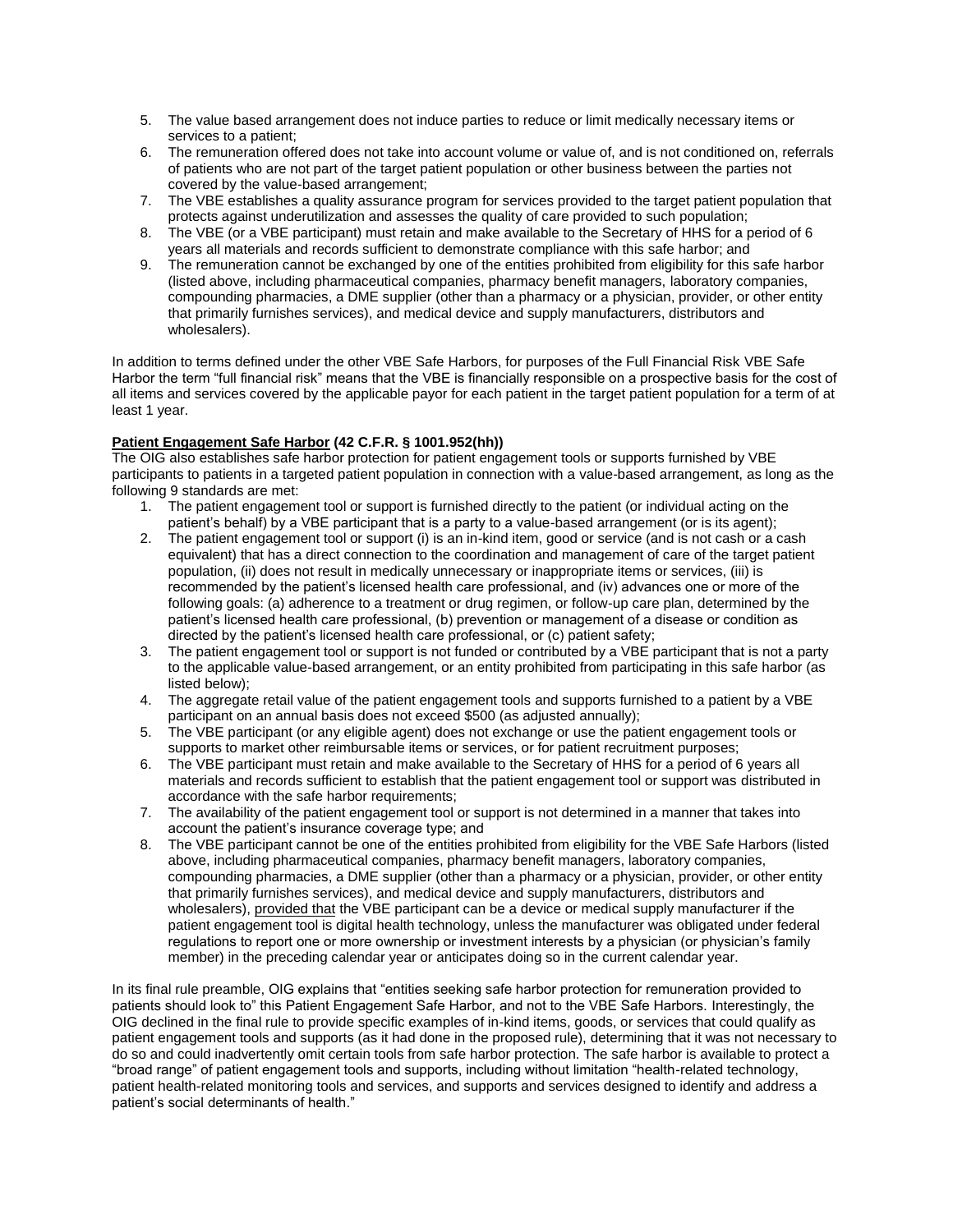## <span id="page-6-0"></span>**CMS-Sponsored Model Arrangements and CMS-Sponsored Model Patient Incentives (42 C.F.R. § 1001.952(ii))**.

The CMS-Sponsored Model Safe Harbor provides safe harbor protection for parties exchanging remuneration in connection with a CMS-sponsored model, as well as CMS-sponsored model patient incentives. OIG states that this safe harbor is intended to provide greater predictability to model participants as well as uniformity across models.

The safe harbor introduces a few defined terms, a few of which may be helpful to state up-front. "*CMS Sponsored Model*" means a model being tested by the Center for Medicare and Medicaid Innovation, or the Medicare shared savings program. "*CMS-Sponsored Model Arrangement*" means a financial arrangement between or among CMSsponsored model parties to engage in activities under the CMS-sponsored model that is consistent with, and is not prohibited by, the participation documentation. "*CMS-Sponsored Model Participant*" means an individual or entity that is subject to and is operating under participation documentation with CMS to participate in a CMS sponsored model. "*CMS-Sponsored Model Party*" means a CMS-sponsored model participant or another individual or entity whom the participation documentation specifies may enter into a CMS-sponsored model arrangement.

- Model Arrangements: The safe harbor protects arrangements between CMS-sponsored model parties if the following 6 conditions are met:
	- 1. The CMS-sponsored model parties reasonably determine that the CMS-sponsored model arrangement will advance one or more goals of the CMS-sponsored model;
	- 2. The exchange of value does not induce CMS-sponsored model parties or other providers or suppliers to furnish medically unnecessary items or services, or reduce or limit medically necessary items or services furnished to any patient;
	- 3. The CMS-sponsored model parties do not offer, pay, solicit, or receive remuneration in return for, or to induce or reward, any Federal health care program referrals or other Federal health care program business generated outside of the CMS-sponsored model;
	- 4. The CMS-sponsored model parties in advance of or contemporaneous with the commencement of the CMS-sponsored model arrangement set forth the terms of the CMS-sponsored model arrangement in a signed writing. The writing must specify at a minimum the activities to be undertaken by the CMS-sponsored model parties and the nature of the remuneration to be exchanged under the CMS-sponsored model arrangement;
	- 5. The parties to the CMS-sponsored model arrangement make available to the Secretary, upon request, all materials and records sufficient to establish whether the remuneration was exchanged in a manner that meets the conditions of this safe harbor; and
	- 6. The CMS-sponsored model parties satisfy such programmatic requirements as may be imposed by CMS in connection with the use of this safe harbor.
- Patient Incentives: The safe harbor protects CMS-sponsored patient incentives if the following 5 conditions are met:
	- 1. The CMS-sponsored model participant reasonably determines that the CMS-sponsored model patient incentive will advance one or more goals of the CMS-sponsored model;
	- 2. The CMS-sponsored model patient incentive has a direct connection to the patient's health care unless the participation documentation expressly specifies a different standard;
	- 3. The CMS-sponsored model patient incentive is furnished by a CMS-sponsored model participant (or by an agent of the CMS-sponsored model participant under the CMS-sponsored model participant's direction and control), unless otherwise specified by the participation documentation;
	- 4. The CMS-sponsored model participant makes available to the Secretary, upon request, all materials and records sufficient to establish whether the CMS-sponsored model patient incentive was distributed in a manner that meets the conditions of this safe harbor; and
	- 5. The CMS-sponsored model patient incentive is furnished consistent with the CMS-sponsored model and satisfies such programmatic requirements as may be imposed by CMS in connection with the use of this safe harbor.

## <span id="page-6-1"></span>**Cybersecurity Technology and Services (42 C.F.R. § 1001.952(jj))**.

The Cybersecurity Technology and Services Safe Harbor provides safe harbor protection for the provision of cybersecurity technology and services that are necessary and used predominantly to implement, maintain, or reestablish effective cybersecurity as long as the following 4 elements are met:

1. The donor does not (i) directly take into account the volume or value of referrals or other business generated between the parties when determining the eligibility of a potential recipient for the technology or services, or the amount or nature of the technology or services to be donated; or (ii) condition the donation of technology or services, or the amount or nature of the technology or services to be donated, on future referrals.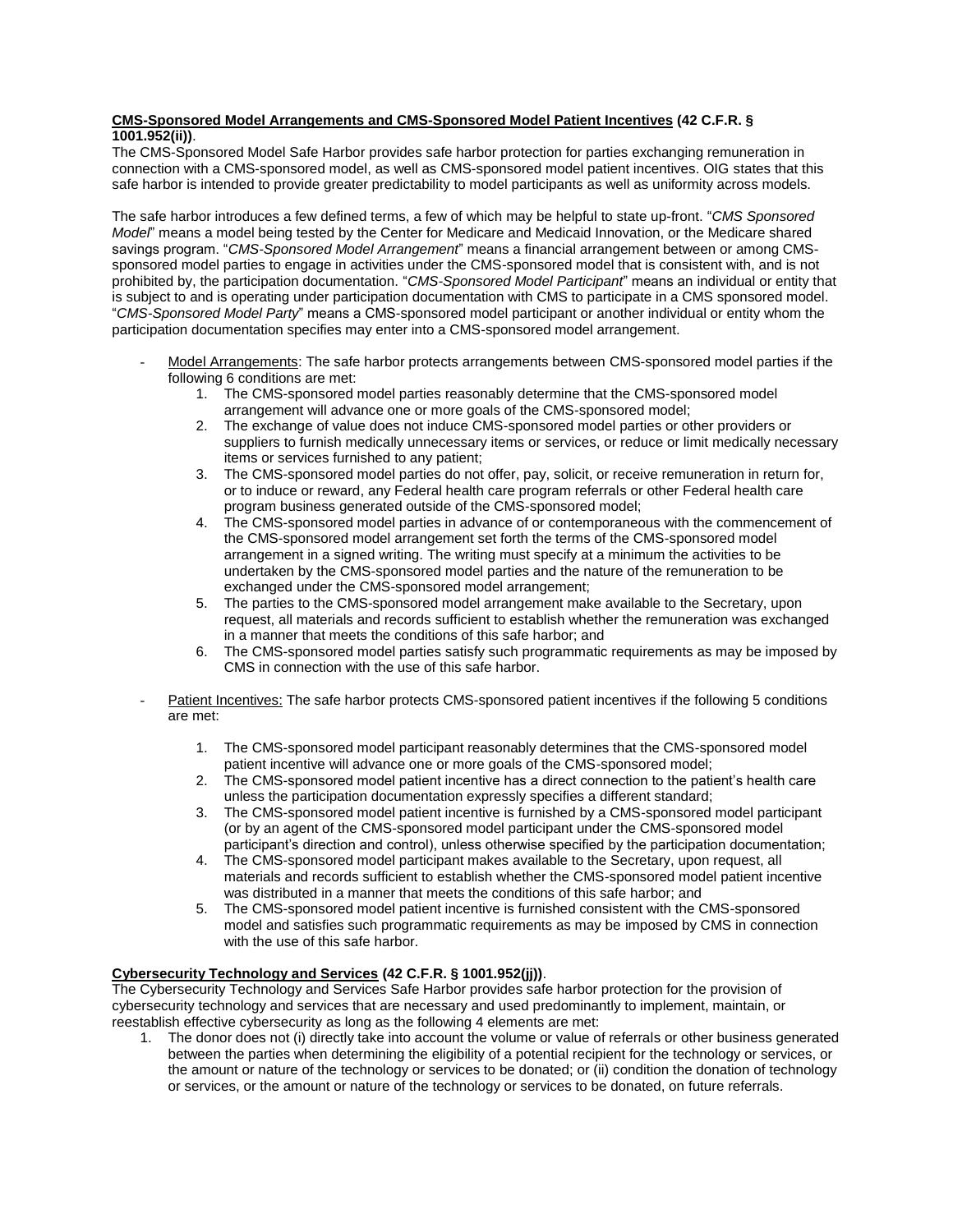- 2. Neither the recipient nor the recipient's practice (or any affiliated individual or entity) makes the receipt of technology or services, or the amount or nature of the technology or services, a condition of doing business with the donor.
- 3. A general description of the technology and services being provided and the amount of the recipient's contribution, if any, are set forth in writing and signed by the parties.
- 4. The donor does not shift the costs of the technology or services to any Federal health care program.

Per OIG, this safe harbor is intended to facilitate improved cybersecurity in healthcare, and is available to all types of individuals and entities.

#### <span id="page-7-0"></span>**ACO Beneficiary Incentive Program (42 C.F.R. § 1001.952(kk))**.

The ACO Beneficiary Incentive Program Safe Harbor provides protection for incentive payments made by an ACO to an assigned beneficiary under a beneficiary incentive program established under the Medicare Shared Savings Program, if the incentive payments are made in accordance with the requirements under [Section 1899\(m\) of the](https://www.ssa.gov/OP_Home/ssact/title18/1899.htm#:~:text=%E2%80%94The%20Secretary%20shall%20establish%20quality,assessing%20such%20quality%20of%20care.)  [Social Security Act.](https://www.ssa.gov/OP_Home/ssact/title18/1899.htm#:~:text=%E2%80%94The%20Secretary%20shall%20establish%20quality,assessing%20such%20quality%20of%20care.) This safe harbor codifies the statutory exception to "remuneration" for such payments.

#### **Revised Safe Harbors**

#### <span id="page-7-1"></span>**Personal Services and Management Contracts and Outcomes-Based Payment Arrangements** (**42 C.F.R. § 1001.952(d))**.

The existing safe harbor for Personal Services and Management Contracts is revised to create more flexibility for part-time or sporadic arrangements and arrangements where aggregate compensation is not known in advance, and to provide safe harbor protection for certain outcomes-based payments that are tied to achieving measurable outcomes that improve patient or population health or appropriately reduce payor costs.

- Part-time arrangements: The safe harbor is revised and no longer requires agreements for part-time or sporadic services to exactly specify the schedule of intervals, their precise length and the exact charge for those intervals. Further the safe harbor no longer requires that aggregate compensation be set in advance, but instead requires that "the methodology for determining the compensation paid" over the term of the agreement to be set in advance.
- Outcomes-Based Payments: Under the modified safe harbor, outcomes-based payments are eligible for protection as long the following 8 elements are met:
	- 1. To receive an outcomes-based payment, the agent achieves one or more legitimate outcome measures that are selected based on clinical evidence or credible medical support; and have benchmarks that are used to quantify either (a) improvements in, or the maintenance of improvements in, the quality of patient care; (b) a material reduction in costs to or growth in expenditures of payors while maintaining or improving quality of care for patients; or (c) both of the above.
	- 2. The methodology for determining the aggregate compensation (including any outcomes-based payments) paid between or among the parties over the term of the agreement is set in advance; commercially reasonable; consistent with fair market value; and not determined in a manner that directly takes into account the volume or value of any referrals or business otherwise generated between the parties.
	- 3. The agreement between the parties is set out in writing and signed by the parties in advance of, or contemporaneous with, the commencement of the terms of the outcomes-based payment arrangement. The writing states at a minimum: a general description of the services to be performed by the parties for the term of the agreement; the outcome measure(s) the agent must achieve to receive an outcomes-based payment; the clinical evidence or credible medical support relied upon by the parties to select the outcome measure(s); and the schedule for the parties to regularly monitor and assess the outcome measure(s).
	- 4. The agreement neither limits any party's ability to make decisions in their patients' best interest nor induces any party to reduce or limit medically necessary items or services.
	- 5. The term of the agreement is not less than 1 year.
	- 6. The services performed under the agreement do not involve the counseling or promotion of a business arrangement or other activity that violates any State or Federal law.
	- 7. For each outcome measure under the agreement, the parties regularly monitor and assess the agent's performance, including the impact of the outcomes-based payment arrangement on patient quality of care, and periodically assess, and as necessary revise, benchmarks and remuneration under the arrangement to ensure that the remuneration is consistent with fair market value.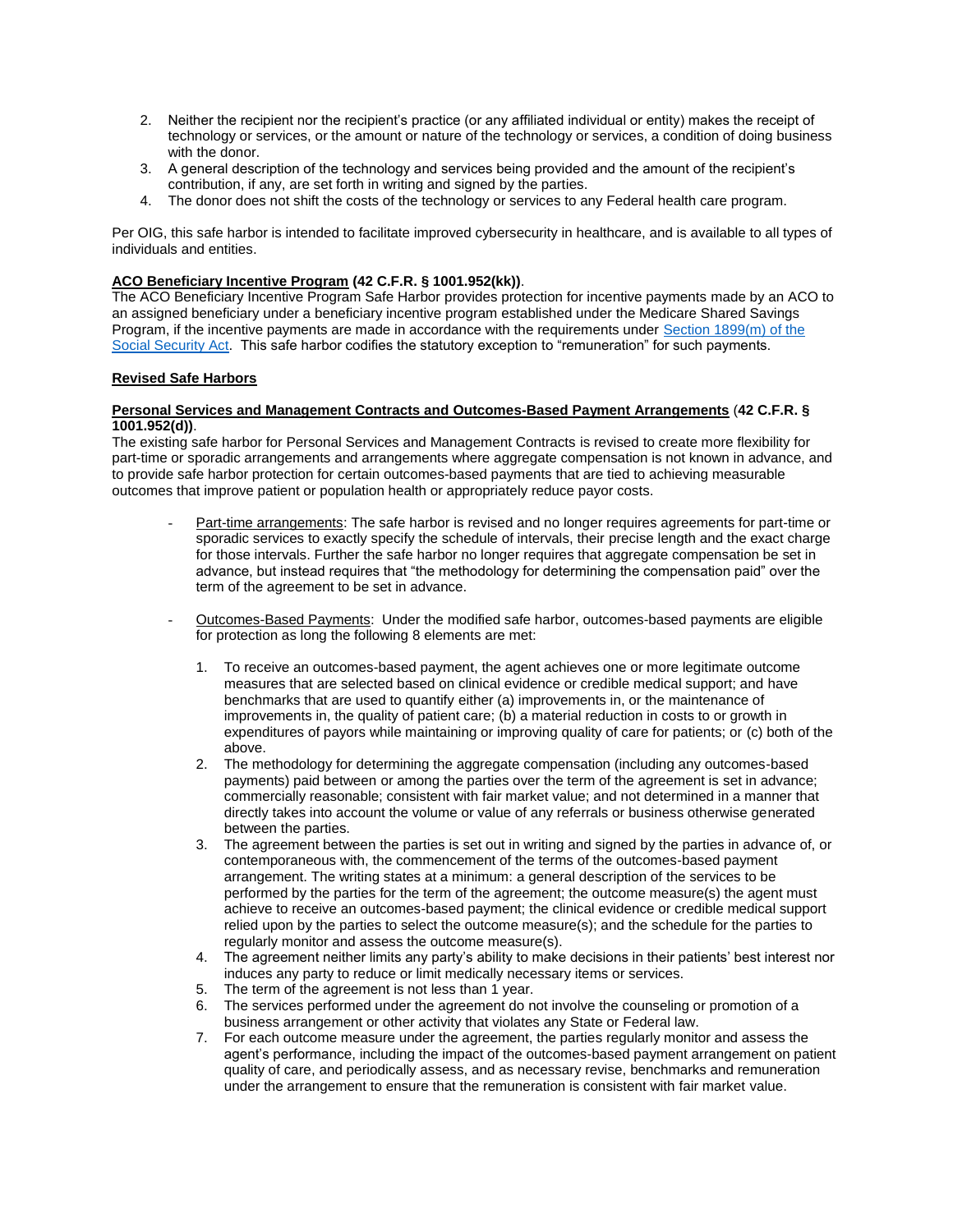8. The principal must have policies and procedures to promptly address and correct identified material performance failures or material deficiencies in quality of care resulting from the outcomes-based payment arrangement.

Outcomes-based payments are limited to payments between a principal and an agent that reward the agent for successfully achieving an outcome measure, or recoup from or reduce payment to an agent for failure to achieve an outcome measure.

The safe harbor does not cover payments related solely to the achievement of internal cost savings, or based solely on patient satisfaction or patient convenience measures, which are not considered outcomes-based payments covered by the safe harbor. Similarly excluded from the covered outcomes-based payments are any payments made directly or indirectly by the following entities: (1) a pharmaceutical manufacturer, distributor, or wholesaler; (2) a pharmacy benefit manager; (3) a laboratory company; (4) a pharmacy that primarily compounds drugs or primarily dispenses compounded drugs; (5) a manufacturer of a device or medical supply; (6) a medical device distributor or wholesaler that is not otherwise a manufacturer of a device or medical supply; or (7) an entity or individual that sells or rents durable medical equipment, prosthetics, orthotics, or supplies covered by a Federal health care program (other than a pharmacy or a physician, provider, or other entity that primarily furnishes services).

#### <span id="page-8-0"></span>**Warranties (42 C.F.R. § 1001.952(g))**.

The existing safe harbor for warranties is modified in several respects. The safe harbor includes an expanded definition of "*warranty*," provides protection for bundled warranties for one or more items and related services, and also adds two additional elements that manufacturers and suppliers must meet in order to be eligible for the safe harbor's protection. The OIG also clarifies that this safe harbor is available to any type of entity.

The definition of "*warranty*" eligible for protection under the safe harbor is expanded and now includes any of the following:

- 1. Any written affirmation of fact or written promise made in connection with the sale of an item or bundle of items, or services in combination with one or more related items, by a manufacturer or supplier to a buyer, which affirmation of fact or written promise relates to the nature of the quality of workmanship and affirms or promises that such quality or workmanship is defect free or will meet a specified level of performance over a specified period of time;
- 2. Any undertaking in writing in connection with the sale by a manufacturer or supplier of an item or bundle of items, or services in combination with one or more related items, to refund, repair, replace, or take other remedial action with respect to such item or bundle of items in the event that such item or bundle of items, or services in combination with one or more related items, fails to meet the specifications set forth in the undertaking which written affirmation, promise, or undertaking becomes part of the basis of the bargain between a seller and a buyer for purposes other than resell of such item or bundle of items; or
- 3. A manufacturer's or supplier's agreement to replace another manufacturer's or supplier's defective item or bundle of items (which is covered by an agreement made in accordance with the warranty safe harbor), on terms equal to the agreement that it replaces.

The revised safe harbor also includes two new elements that manufacturers and suppliers must comply with in order to be eligible for protection under the safe harbor. Under the revised safe harbor, a manufacturer or supplier must comply with all of the following 4 standards:

- 1. Either of the following:
	- a. The manufacturer or supplier must fully and accurately report any price reduction of an item or service (including free items and services) that the buyer obtained as part of the warranty on the invoice or statement submitted to the buyer and inform the buyer of its reporting and disclosure obligations under the safe harbor; or
	- b. When the amount of any price reduction is not known at the time of sale, the manufacturer or supplier must fully and accurately report the existence of a warranty on the invoice or statement, inform the buyer of its reporting and disclosure obligations under the safe harbor, and when any price reduction becomes known, provide the buyer with documentation of the calculation of the price reduction resulting from the warranty.
- 2. The manufacturer or supplier must not pay any remuneration to any individual (other than a beneficiary) or entity for any medical, surgical, or hospital expense incurred by a beneficiary other than for the cost of the items and services subject to the warranty.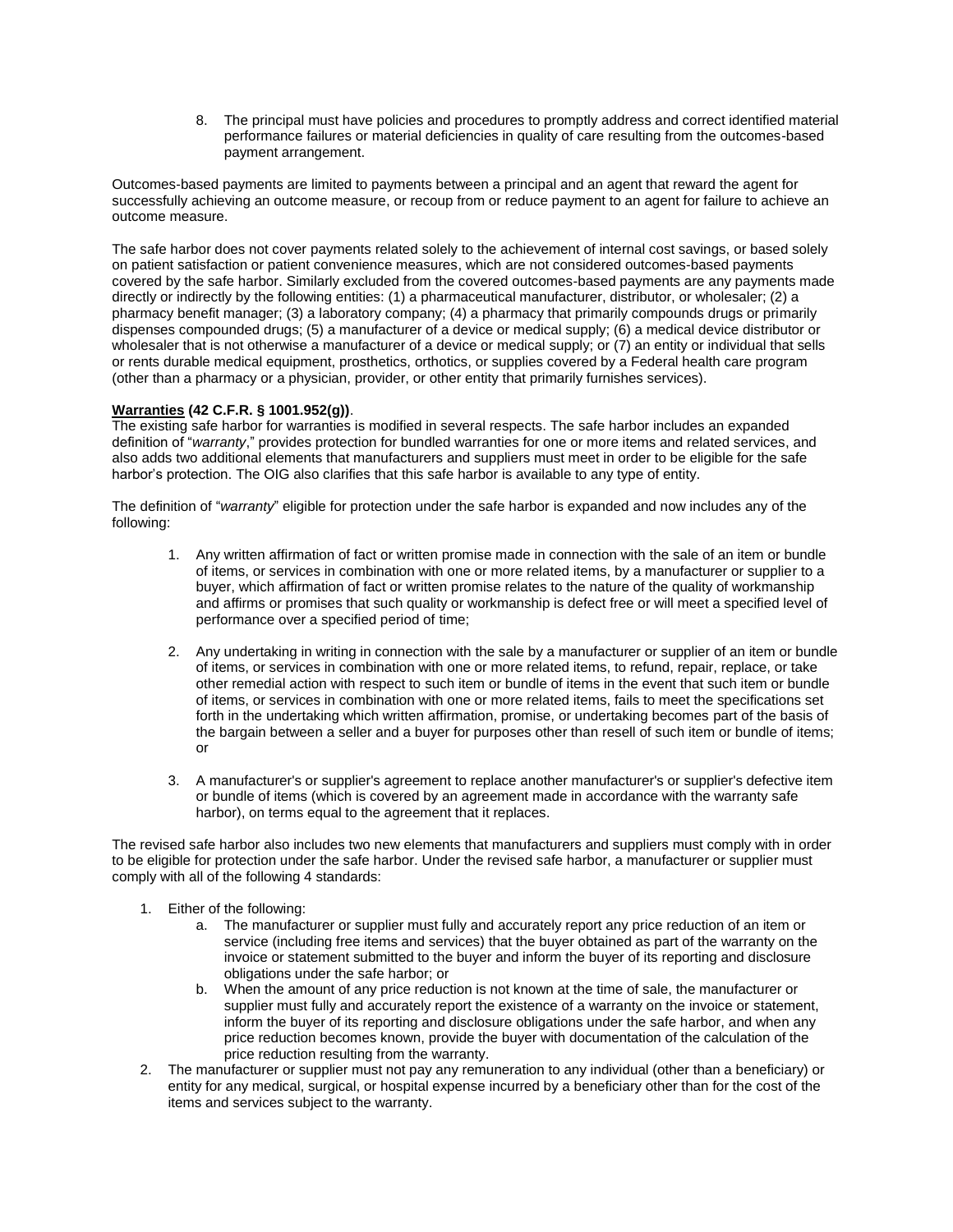- 3. If a manufacturer or supplier offers a warranty for more than one item or one or more items and related services, the federally reimbursable items and services subject to the warranty must be reimbursed by the same Federal health care program and in the same Federal health care program payment.
- 4. The manufacturer or supplier must not condition a warranty on a buyer's exclusive use of, or a minimum purchase of, any of the manufacturer's or supplier's items or services.

## <span id="page-9-0"></span>**Discounts (42 C.F.R. § 1001.952(h))**.

Effective January 1, 2022, the changes to the existing safe harbor for discounts remove safe harbor protection for reductions in price in connection with the sale or purchase of prescription pharmaceutical products from manufacturers to plan sponsors under Part D, either directly or through pharmacy benefit managers acting under contract with them, unless the reduction in price is required by law. Under the modified safe harbor, eligible discounts do not include the following:

- 1. Cash payment or cash equivalents (except that rebates may be in the form of a check)
- 2. Supplying one good or service without charge or at a reduced charge to induce the purchase of a different good or service, unless the goods and services are reimbursed by the same Federal health care program using the same methodology and the reduced charge is fully disclosed to the Federal health care program and accurately reflected where appropriate, and as appropriate, to the reimbursement methodology
- 3. A reduction in price applicable to one payer but not to Medicare, Medicaid or other Federal health care programs
- 4. A routine reduction or waiver of any coinsurance or deductible amount owed by a program beneficiary
- 5. Warranties
- 6. Services provided in accordance with a personal or management services contract
- 7. Other remuneration, in cash or in kind, not explicitly described
- 8. A reduction in price or other remuneration in connection with the sale or purchase of a prescription pharmaceutical product from a manufacturer to a plan sponsor under Medicare Part D either directly to the plan sponsor under Medicare Part D, or indirectly through a pharmacy benefit manager acting under contract with a plan sponsor under Medicare Part D, unless it is a price reduction or rebate that is required by law.

The revised safe harbor also includes new definitions for "*manufacturer*," "*wholesaler*," "*distributor*," "*pharmacy benefit manager or PBM,*" and "*prescription pharmaceutical product.*" These definitions are also applicable to the new safe harbors at (§ 1001.952(cc) and (dd)) and are effective January 29, 2021. OIG clarifies that reductions in price negotiated between manufacturers and plan sponsors under Part D (or through PBMs under contract with the plan sponsors) in the form of upfront discounts, rather than after-sale rebates, are eligible for protection under the safe harbor for Point-of-Sale Reductions in Price for Prescription Pharmaceutical Products (42 C.F.R. § 1001.952(cc)) rather than this safe harbor.

#### <span id="page-9-1"></span>**Electronic Health Records (42 C.F.R. § 1001.952(y))**.

The existing safe harbor for donation of electronic health records items and services is modified and clarified in several respects. Significantly, the safe harbor sunset date (previously, December 31, 2021) has been removed. The safe harbor is also clarified to provide protection for donations of cybersecurity software and services or other software and services that are necessary and used to protect electronic health records. Further, the donor of the software or services need not be an individual or entity that itself engages in delivering and submitting claims for health care services, but may be an entity comprised of such individuals or entities, such as an accountable health care organization or a health system. The safe harbor is further modified to remove the requirement that the recipient may not already possess an equivalent of the item or service. The safe harbor also clarifies that the recipient must still contribute 15% of the cost of the items and services, but in the case of updates to existing EHR systems the contribution need not be paid in advance.

The modified safe harbor also includes a revised definition of "*interoperable*" which means "able to securely exchange data with and use data from other health information technology; and allow for complete access, exchange, and use of all electronically accessible health information for authorized use under applicable state or federal law."

#### <span id="page-9-2"></span>**Local Transportation (42 C.F.R. § 1001.952(bb))**.

The existing safe harbor for local transportation is revised to allow for transportation within 75 miles if the patient resides in a rural area. Prior to this expansion, local transportation under the safe harbor was limited to 25 miles or 50 miles for rural areas; the 25-mile limit for non-rural areas remains in place. In addition, under the expanded safe harbor, no mileage limits will apply if a patient is discharged from an inpatient facility following inpatient admission or released from a hospital after being placed in observation status for at least 24 hours and transported to the patient's residence, or another residence of the patient's choice. The revised safe harbor also provides that for shuttle services, the eligible distance to any stop in a rural area is also extended to 75 miles.